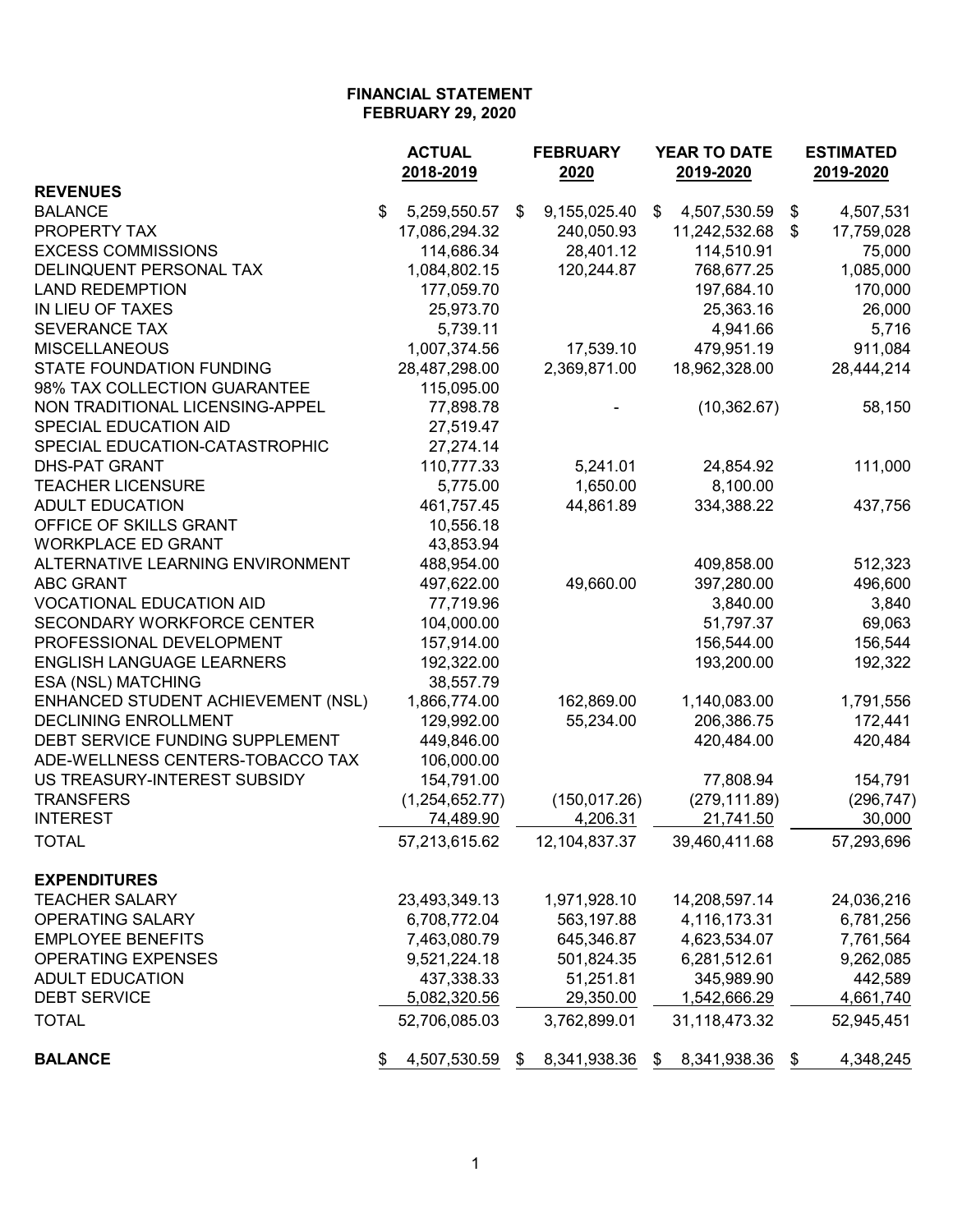|                                                                     | <b>ACTUAL</b><br>2018-2019 | <b>FEBRUARY</b><br>2020 | <b>YEAR TO DATE</b><br>2019-2020 | <b>ESTIMATED</b><br>2019-2020 |  |  |
|---------------------------------------------------------------------|----------------------------|-------------------------|----------------------------------|-------------------------------|--|--|
|                                                                     | <b>BUILDING FUND</b>       |                         |                                  |                               |  |  |
| <b>REVENUES</b>                                                     |                            |                         |                                  |                               |  |  |
| <b>BALANCE</b>                                                      | 11,493,672.12 \$<br>\$.    | 1,383,942.62            | 4,792,375.09<br>\$               | 4,792,375<br>\$               |  |  |
| <b>GOOD FAITH DEPOSIT</b><br><b>ACADEMIC FACILITIES PARTNERSHIP</b> | 2,409,789.09               | 446,136.63              | 4,846.12<br>2,375,596.14         | 3,017,664                     |  |  |
| <b>DEBT SAVINGS TRANSFER</b>                                        |                            |                         |                                  |                               |  |  |
| <b>NET REMAINING REFUNDING BONDS</b>                                |                            |                         |                                  |                               |  |  |
| <b>INTEREST</b><br>DONATIONS-TURF/SCOREBOARD                        | 93,275.78<br>32,500.00     | 5,553.31                | 52,638.85<br>210,000.00          | 75,000<br>189,000             |  |  |
| REFUND PRIOR YEAR EXPENDITURES                                      |                            |                         |                                  |                               |  |  |
| <b>TRANSFER-OPERATING</b>                                           | 1,000,000.00               |                         |                                  |                               |  |  |
| <b>TRANSFERS-TURF</b>                                               | 22,500.00                  |                         | 21,000.00                        |                               |  |  |
| <b>TOTAL</b>                                                        | 15,051,736.99              | 1,835,632.56            | 7,456,456.20                     | 8,074,039                     |  |  |
| <b>EXPENDITURES</b>                                                 |                            |                         |                                  |                               |  |  |
| <b>LAND</b>                                                         | 992,078.39                 |                         |                                  |                               |  |  |
| PURCHASED SERVICES                                                  | 784,691.76                 | 3,049.42                | 146,848.22                       | 90,274                        |  |  |
| <b>EQUIPMENT &amp; FURNITURE</b><br><b>BUILDINGS-REMODELING</b>     | 173,926.72<br>7,823.00     | 18,606.76               | 525,951.22                       | 464,966                       |  |  |
| <b>BUILDINGS-NEW &amp; ADDITIONS</b>                                | 7,227,103.03               | 4,335.15                | 4,245,127.35                     | 5,583,398                     |  |  |
| <b>RENTAL-EQUIPMENT &amp; VEHICLES</b>                              |                            |                         |                                  |                               |  |  |
| <b>FEES</b>                                                         |                            |                         |                                  |                               |  |  |
| <b>SUPPLIES</b><br><b>IMPROVEMENTS</b>                              | 60,873.66<br>1,012,865.34  | 3,353.85                | 81,466.03<br>650,776.00          | 112,500<br>660,203            |  |  |
| <b>TOTAL</b>                                                        | 10,259,361.90              | 29,345.18               | 5,650,168.82                     | 6,911,341                     |  |  |
|                                                                     |                            |                         |                                  |                               |  |  |
| <b>BALANCE</b>                                                      | 4,792,375.09               | 1,806,287.38            | 1,806,287.38                     | 1,162,698.09                  |  |  |
|                                                                     |                            |                         |                                  |                               |  |  |
| <b>BALANCE</b>                                                      | 2,660,530.00               | 3,169,295.70            | 3,003,505.70                     | 3,003,505.70                  |  |  |
| <b>INTEREST</b><br><b>TRANSFERS</b>                                 | 63,997.12<br>278,978.58    | 37,482.74<br>150,017.26 | 74,178.11<br>279,111.89          | 76,543.00<br>276,747          |  |  |
| SINKING FUND PAYMENTS                                               |                            |                         |                                  |                               |  |  |
| <b>BALANCE</b>                                                      | 3,003,505.70               | 3,356,795.70            | 3,356,795.70                     | 3,356,796                     |  |  |
|                                                                     |                            |                         |                                  |                               |  |  |
| <b>TOTAL BUILDING FUND</b>                                          | 7,795,880.79<br>\$         | 5,163,083.08<br>\$      | 5,163,083.08<br>\$               | 4,519,494<br>\$               |  |  |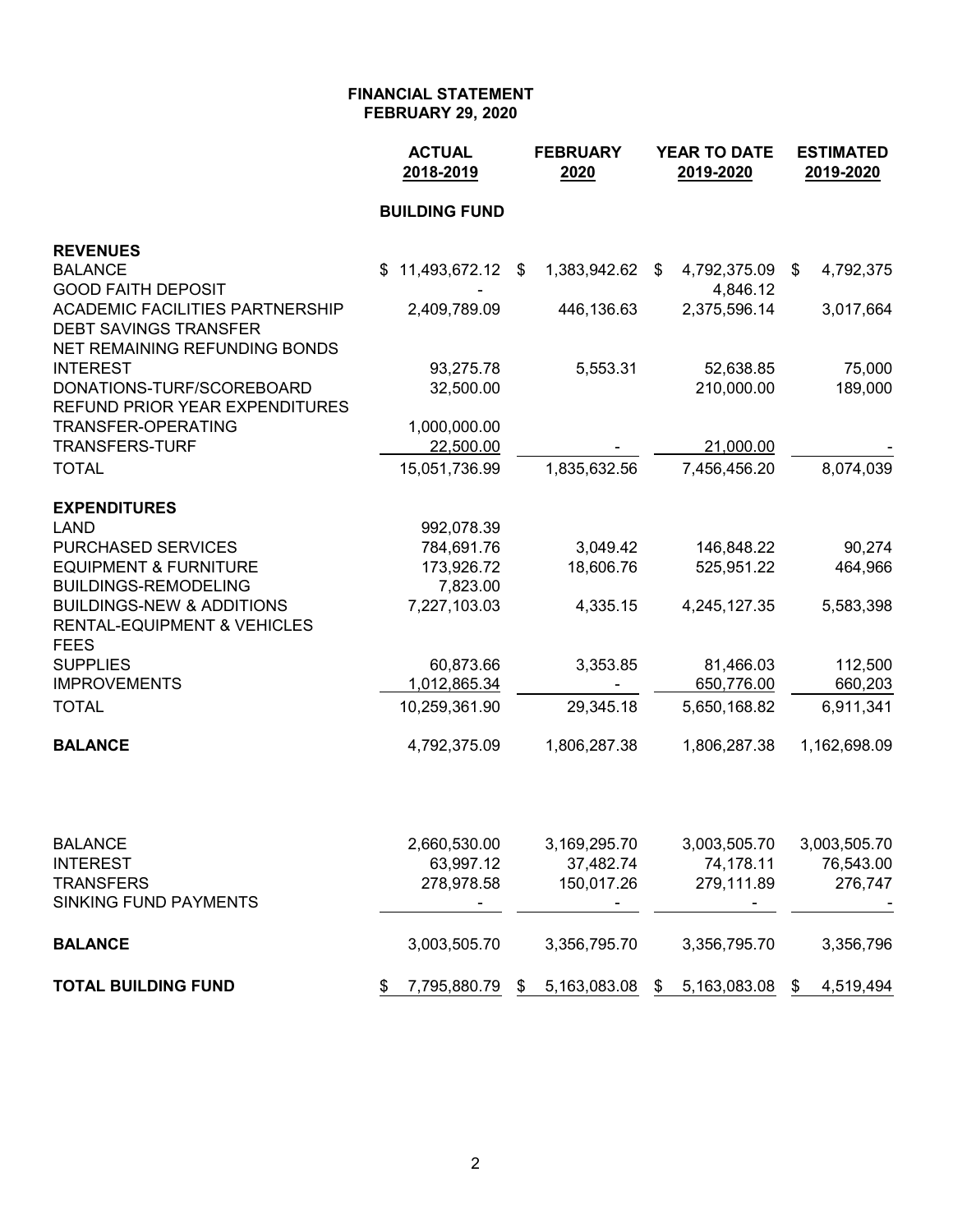|                                                                                                                                   | <b>ACTUAL</b><br>2018-2019 |                                      |   | <b>FEBRUARY</b><br>2020 | <b>YEAR TO DATE</b><br>2019-2020 | <b>ESTIMATED</b><br>2018-2019 |
|-----------------------------------------------------------------------------------------------------------------------------------|----------------------------|--------------------------------------|---|-------------------------|----------------------------------|-------------------------------|
|                                                                                                                                   |                            | <b>BUILDING FUND-ADULT EDUCATION</b> |   |                         |                                  |                               |
| <b>REVENUES</b><br><b>BALANCE</b><br>GENERAL IMPROVEMENT PAYMENT<br>REFUND PRIOR YEAR EXPENDITURE                                 | \$                         | 7,161.00 \$                          |   | 4,989.10 \$             | 4,989.10 \$                      | 7,161                         |
| TOTAL                                                                                                                             |                            | 7,161.00                             |   | 4,989.10                | 4,989.10                         | 7,161                         |
| <b>EXPENDITURES</b><br>ARCHITECT & ENGINEERS<br>PURCHASED SERVICES<br><b>LAND &amp; IMPROVEMENTS</b><br>BUILDINGS-NEW & ADDITIONS |                            |                                      |   |                         |                                  |                               |
| SUPPLIES                                                                                                                          |                            | 489.54                               |   |                         |                                  |                               |
| EQUIPMENT                                                                                                                         |                            | 1,682.36                             |   |                         |                                  |                               |
| TOTAL                                                                                                                             |                            | 2,171.90                             |   |                         |                                  |                               |
| <b>BALANCE</b>                                                                                                                    | \$                         | 4,989.10                             | S | 4,989.10                | \$<br>4,989.10                   | \$<br>7,161                   |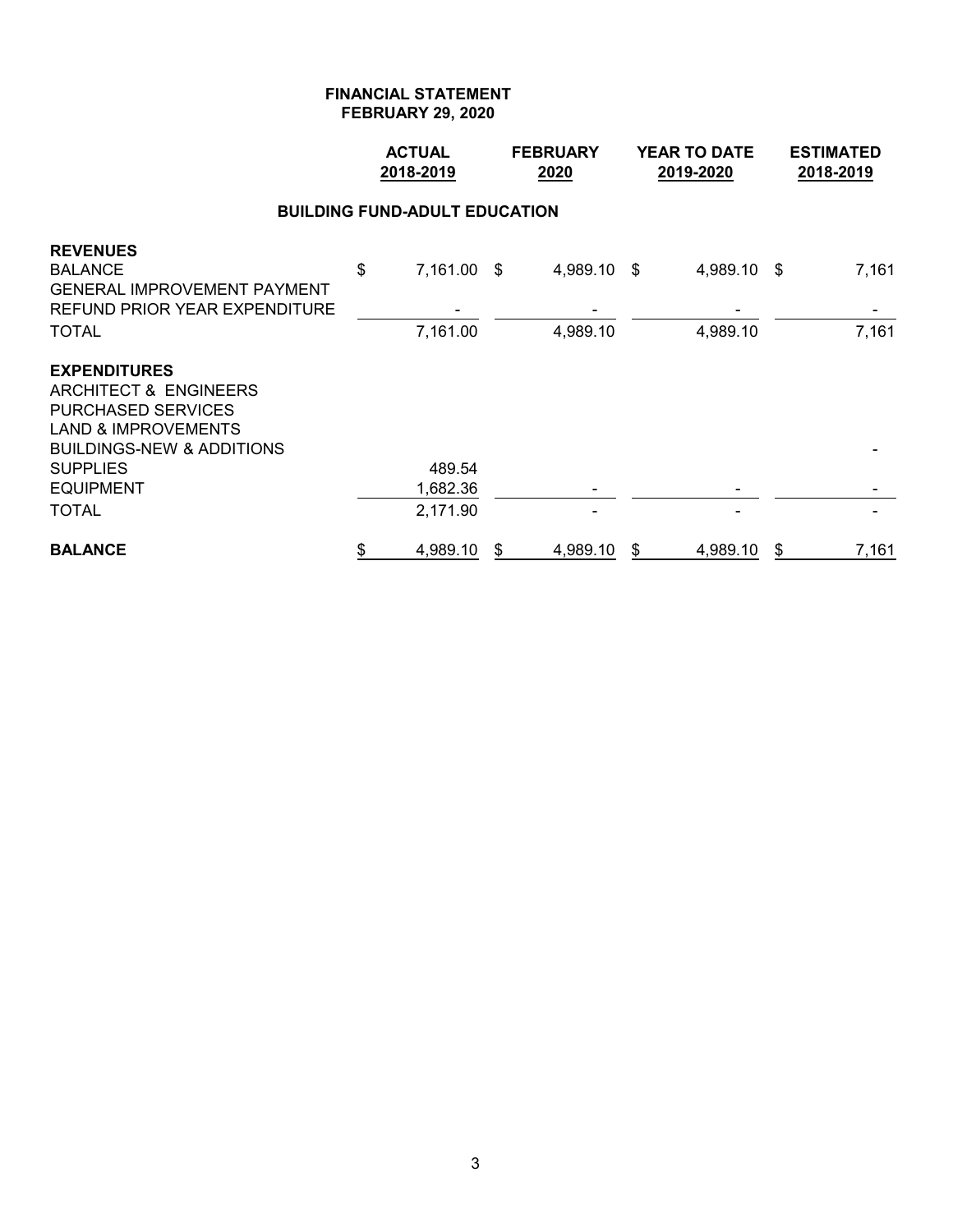|                           | <b>ACTUAL</b><br>2018-2019 |             | <b>FEBRUARY</b><br>2020 | <b>YEAR TO DATE</b><br>2019-2020 |                    |      | <b>ESTIMATED</b><br>2019-2020 |  |
|---------------------------|----------------------------|-------------|-------------------------|----------------------------------|--------------------|------|-------------------------------|--|
|                           | <b>FEDERAL PROGRAMS</b>    |             |                         |                                  |                    |      |                               |  |
| <b>REVENUES</b>           |                            |             |                         |                                  |                    |      |                               |  |
| <b>BALANCE</b>            | \$<br>212,872.68           | $$^{\circ}$ | $(28, 814.78)$ \$       |                                  | 190,486.36         | - \$ | 190,486                       |  |
| TITLE I,                  | 1,433,494.60               |             | 104,380.87              |                                  | 1,248,244.25       |      | 1,945,112                     |  |
| ARKANSAS MEDICAID PROGRAM | 101,575.92                 |             | 12,212.56               |                                  | 66,187.42          |      | 73,720                        |  |
| TITLE VI-B,               | 1,205,289.23               |             | 132,490.16              |                                  | 760,503.72         |      | 1,312,055                     |  |
| <b>ARMAC</b>              | 217,267.31                 |             |                         |                                  | 105,053.82         |      |                               |  |
| TITLE I, MIGRANT          | 163,667.95                 |             | 9,597.34                |                                  | 57,580.44          |      | 145,321                       |  |
| <b>TITLE IIA</b>          | 219,852.00                 |             |                         |                                  |                    |      | 291,532                       |  |
| <b>TITLE III</b>          | 71,350.51                  |             | 4,033.70                |                                  | 54,509.54          |      | 73,282                        |  |
| <b>TITLE IV</b>           | 94,231.75                  |             |                         |                                  | 14,042.48          |      | 121,083                       |  |
| <b>ROTC REIMBURSEMENT</b> | 12,771.81                  |             | 3,787.70                |                                  | 13,977.21          |      | 22,362                        |  |
| <b>ADULT ED</b>           | 106,193.63                 |             | 3,226.44                |                                  | 82,572.23          |      | 143,415                       |  |
| <b>TOTAL</b>              | 3,838,567.39               |             | 240,913.99              |                                  | 2,593,157.47       |      | 4,318,368                     |  |
| <b>EXPENDITURES</b>       |                            |             |                         |                                  |                    |      |                               |  |
| <b>TITLE I</b>            | 1,799,272.71               |             | 294,293.84              |                                  | 1,516,569.61       |      | 2,343,685                     |  |
| ARKANSAS MEDICAID PROGRAM | 120,644.64                 |             |                         |                                  | 22,451.58          |      | 130,000                       |  |
| <b>ARMAC</b>              | 107,213.98                 |             | 38,300.34               |                                  | 170,033.41         |      | 134,206                       |  |
| <b>TITLE VI-B</b>         | 1,205,289.23               |             | 99,354.35               |                                  | 845,884.73         |      | 1,312,055                     |  |
| TITLE I, MIGRANT          | 163,667.95                 |             | 9,597.34                |                                  | 67,177.78          |      | 145,321                       |  |
| <b>ROTC</b>               | 12,771.81                  |             | 3,758.39                |                                  | 18,266.07          |      | 22,362                        |  |
| <b>ADULT EDUCATION</b>    | 106,193.63                 |             | 11,195.01               |                                  | 101,611.48         |      | 143,415                       |  |
| <b>TITLE III</b>          | 72,018.33                  |             | 4,271.55                |                                  | 54,908.19          |      | 73,282                        |  |
| <b>TITLE IV</b>           | 61,008.75                  |             |                         |                                  | 16,111.45          |      | 14,042                        |  |
| <b>TOTAL</b>              | 3,648,081.03               |             | 460,770.82              |                                  | 2,813,014.30       |      | 4,318,368                     |  |
| <b>BALANCE</b>            | \$<br>190,486.36           | S           | (219, 856.83)           | \$                               | $(219, 856.83)$ \$ |      |                               |  |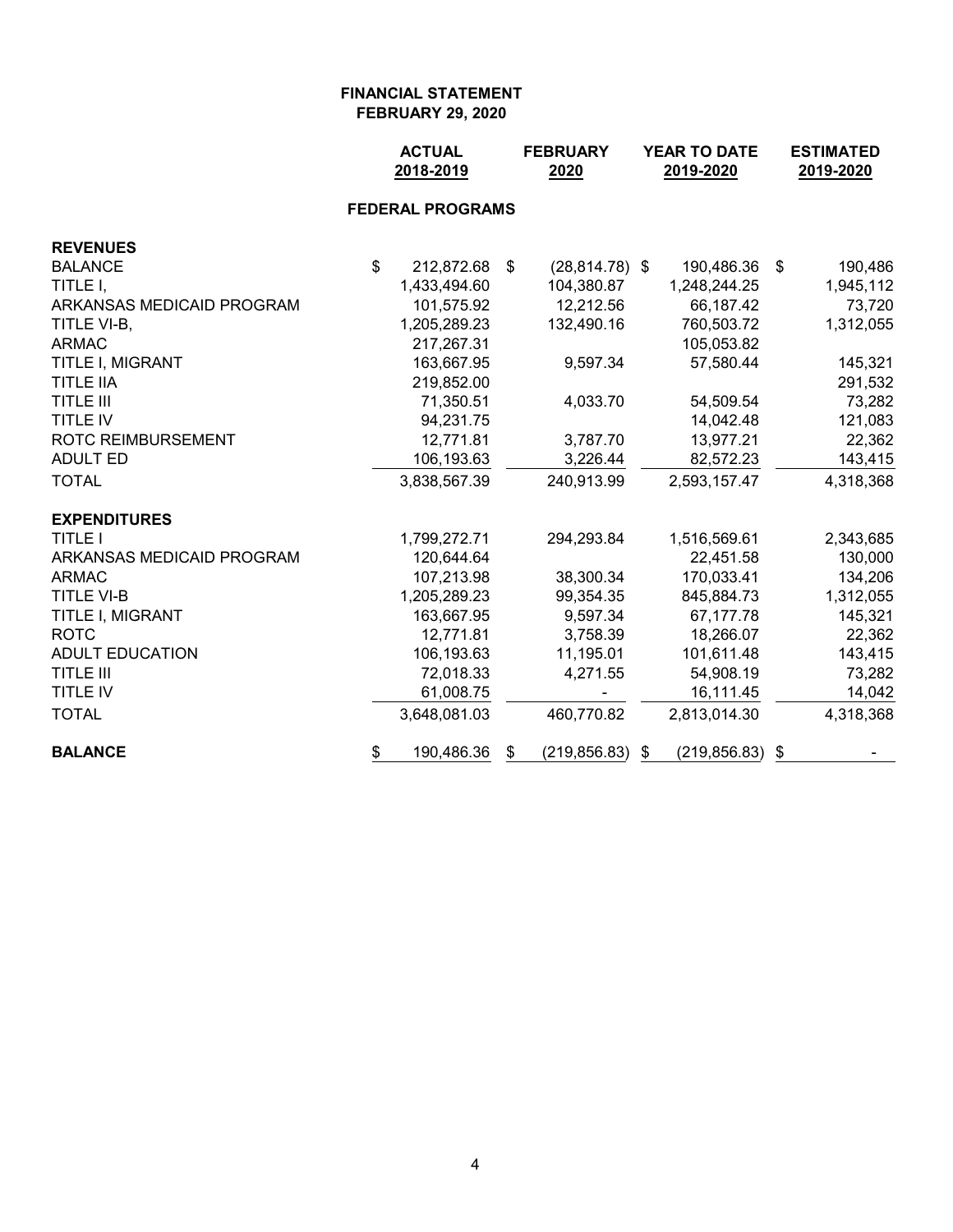|                                    | <b>ACTUAL</b><br>2018-2019 | <b>FEBRUARY</b><br>2020 |               | <b>YEAR TO DATE</b><br>2019-2020 |                 |    | <b>ESTIMATED</b><br>2019-2020 |
|------------------------------------|----------------------------|-------------------------|---------------|----------------------------------|-----------------|----|-------------------------------|
|                                    |                            |                         |               |                                  |                 |    |                               |
| <b>REVENUES</b>                    |                            |                         |               |                                  |                 |    |                               |
| <b>BALANCE</b>                     | \$<br>840,932.29           | \$                      | 815,852.37 \$ |                                  | 857,133.54      | \$ | 857,134                       |
| <b>LUNCH &amp; BREAKFAST SALES</b> | 319,386.90                 |                         | 39,027.13     |                                  | 251,842.06      |    | 312,500                       |
| <b>REIMBURSEMENT</b>               | 2,193,899.87               |                         | 202,861.19    |                                  | 1,199,988.99    |    | 2,170,000                     |
| <b>LOANS RECEIVED (REPAID)</b>     |                            |                         |               |                                  |                 |    |                               |
| <b>OTHER INCOME</b>                | 127,847.12                 |                         | 575.00        |                                  | 46,467.52       |    | 203,855                       |
| <b>TOTAL</b>                       | 3,482,066.18               |                         | 1,058,315.69  |                                  | 2,355,432.11    |    | 3,543,489                     |
| <b>EXPENDITURES</b>                |                            |                         |               |                                  |                 |    |                               |
| <b>SALARIES</b>                    | 1,239,614.90               |                         | 107,530.74    |                                  | 760,909.78      |    | 1,302,060                     |
| <b>BENEFITS</b>                    | 348,695.80                 |                         | 31,454.60     |                                  | 219,543.18      |    | 370,155                       |
| <b>FOOD PURCHASES</b>              | 905,954.92                 |                         | 63,146.41     |                                  | 443,104.10      |    | 1,032,705                     |
| <b>OTHER EXPENSES</b>              | 130,667.02                 |                         | 5,997.71      |                                  | 81,688.82       |    | 131,000                       |
| <b>TOTAL</b>                       | 2,624,932.64               |                         | 208,129.46    |                                  | 1,505,245.88    |    | 2,835,920                     |
| <b>BALANCE</b>                     | \$<br>857,133.54           | \$                      | 850,186.23    | \$                               | 850,186.23      |    | 707,569                       |
| <b>TOTAL BALANCES</b>              | \$13,356,020.38            | S.                      | 14,140,339.94 |                                  | \$14,140,339.94 |    | \$12,356,586.00               |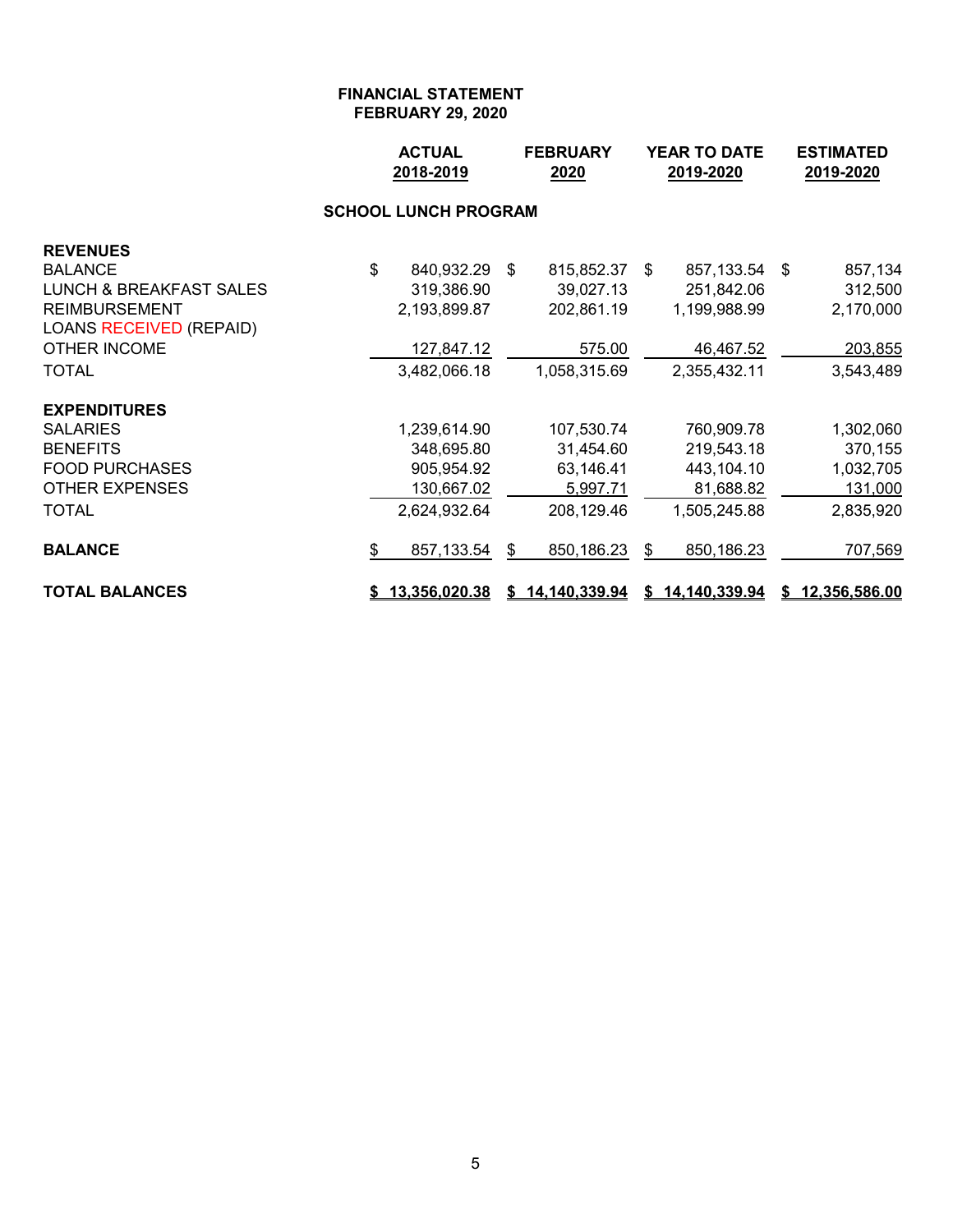| <b>ACTUAL</b> | <b>FEBRUARY</b> | <b>YEAR TO DATE</b> |
|---------------|-----------------|---------------------|
| 2018-2019     | 2020            | 2019-2020           |

# **SCHOOL ACTIVITY ACCOUNTS**

| <b>REVENUES</b>                 |    |                   |                   |      |              |
|---------------------------------|----|-------------------|-------------------|------|--------------|
| <b>BALANCE</b>                  | \$ | 624,151.40        | \$<br>553,532.85  | - \$ | 614,405.62   |
| <b>ADMISSIONS</b>               |    | 188,673.20        | 13,103.00         |      | 125, 173.34  |
| SCHOOL SPONSORED SALES          |    | 144, 181.02       | 10,016.93         |      | 88,839.59    |
| STUDENT SPONSORED SALES         |    | 225,418.28        | 20,944.19         |      | 155,859.22   |
| OTHER STUDENT ACTIVITIES        |    | 185,516.55        | 4,173.60          |      | 89,549.13    |
| OTHER COMMUNITY SERVICES        |    | 20,807.21         |                   |      | 7,874.27     |
| <b>PRIVATE CONTRIBUTIONS</b>    |    | 191,598.20        | 7,789.05          |      | 63,654.36    |
| <b>MISCELLANEOUS</b>            |    | 19,618.78         |                   |      | 3,077.95     |
| <b>TOTAL</b>                    |    | 1,599,964.64      | 609,559.62        |      | 1,148,433.48 |
| <b>EXPENDITURES</b>             |    |                   |                   |      |              |
| <b>PURCHASES SERVICES</b>       |    | 252,475.61        | 23,656.03         |      | 181,412.63   |
| <b>SUPPLIES &amp; MATERIALS</b> |    | 623,438.97        | 35,563.46         |      | 366,023.57   |
| <b>FIXED ASSETS</b>             |    | 24,069.09         | 1,645.15          |      | 19,878.93    |
| <b>DUES &amp; FEES</b>          |    | 85,575.35         | 4,506.75          |      | 36,930.12    |
|                                 |    | 985,559.02        | 65,371.39         |      | 604,245.25   |
| <b>BALANCE</b>                  | S. | <u>614,405.62</u> | <u>544,188.23</u> | S    | 544,188.23   |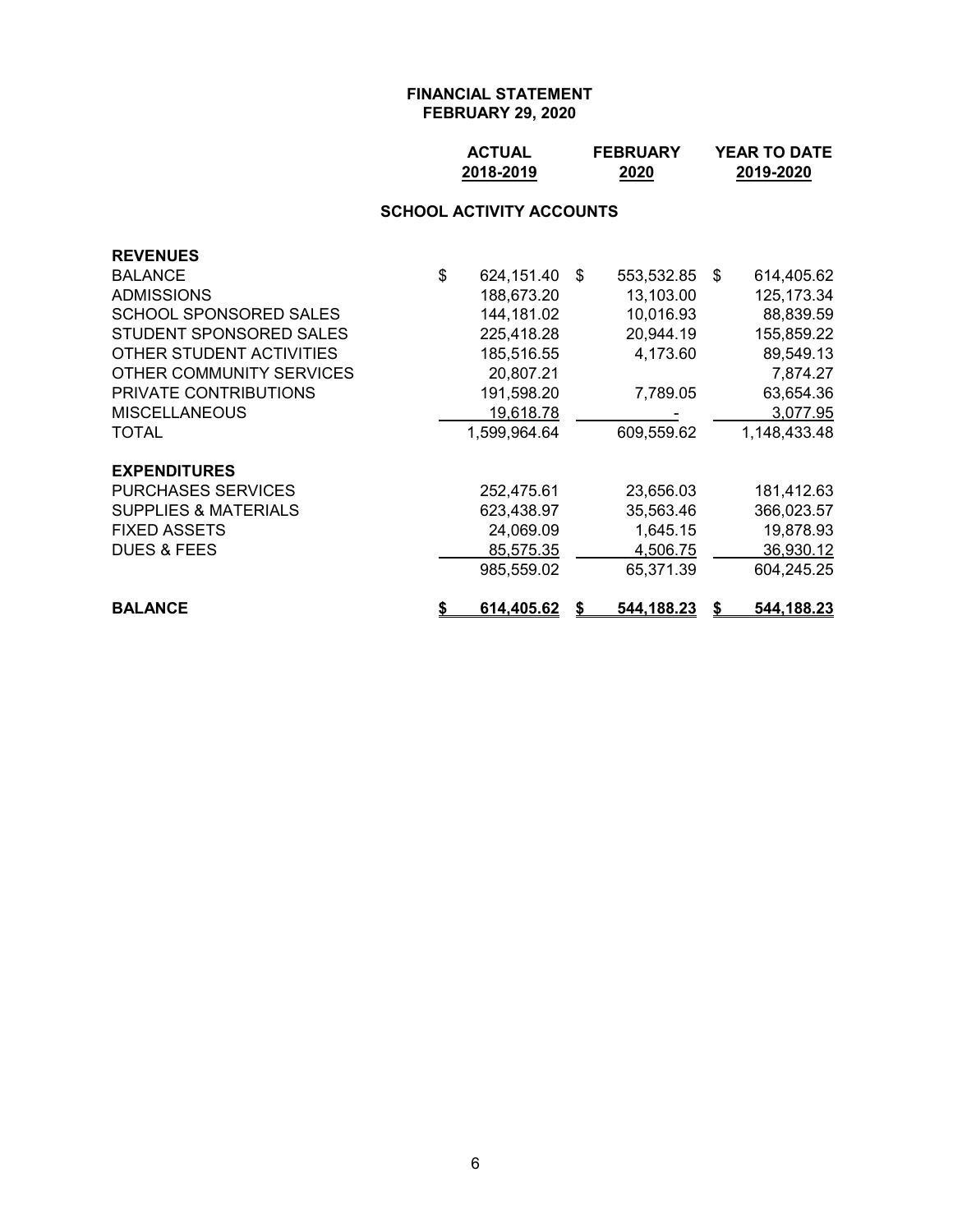#### **CITIZENS BANK ACCOUNT BALANCES FEBRUARY 29, 2020**

CHECKING ACCOUNT #0376886401 \$ 6,040,081.07

# **SCHEDULE OF INVESTMENTS FEBRUARY 29, 2020**

PURCHASED CERTIFICATE OF DEPOSIT 01/04/2020 IN THE AMOUNT OF \$5,691,272.29 AT A RATE OF 1.16% MATURING 3/04/2020 \$5,691,272.29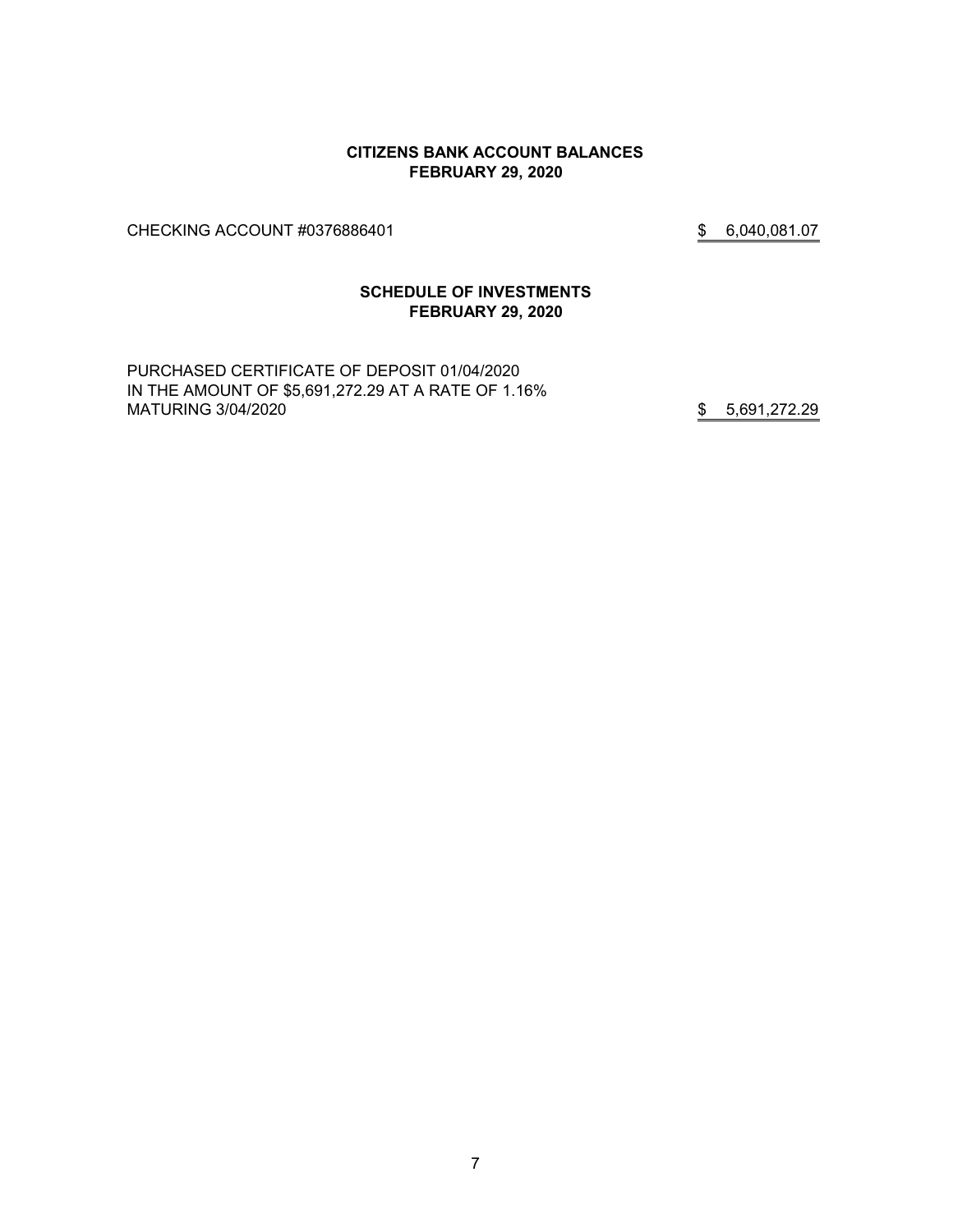# **MISCELLANEOUS INCOME ACCOUNT ANALYSIS FEBUARY 2020**

| <b>OPERATING FUNDS</b>                    | <b>FEBRUARY</b> | <b>YEAR TO DATE</b> |
|-------------------------------------------|-----------------|---------------------|
| <b>G/T ADVANCED PLACEMENT</b>             |                 | 12,700.00           |
| <b>ARVEST GRANT - BASEBALL</b>            |                 | 2,500.00            |
| <b>RISE ACADEMY</b>                       |                 |                     |
| PRIVATE DONATIONS                         | 1,250.00        | 1,278.50            |
| POINTER PLACE REIMBURSEMENT               |                 | 6,000.00            |
| BASKETBALL REIMBURSE SCORING TABLE        |                 | 12,000.00           |
| EARLY CARE & EDUCATION GRANT              |                 |                     |
| AR SCHOOL RECOGNITION                     |                 | 70,200.00           |
| GENERAL IMPROVEMENT FUND GRANT-ADULT ED   |                 |                     |
| NEW CTE PROGRAM START UP GRANTS           |                 |                     |
| FACILITIES & TRANSPORTATION REIMBURSEMENT | 1,339.81        | 9,343.96            |
| PERCENTAGE THEATER ADMISSIONS             |                 |                     |
| <b>MASCOT ROYALTIES</b>                   | 17.20           | 1,080.48            |
| <b>HALL OF HONOR</b>                      |                 | 600.00              |
| <b>REIMBURSEMENT FEES</b>                 |                 |                     |
| PRIOR YEAR LUNCH CHARGES                  |                 | 920.45              |
| <b>GAME &amp; FISH GRANT</b>              |                 | 767.59              |
| REFUND PRIOR YEAR EXPENSES                |                 | 43,725.00           |
| CAREER NEW PROGRAM START UP               |                 |                     |
| <b>EMPLOYEE JURY/SUBPOENA FEES</b>        |                 | 580.00              |
| HANNA OIL-GAS & ROYALTY                   |                 | 1.00                |
| STEPHENS PRODUCTION-GAS ROYALTIES         |                 | 66.14               |
| WAELDER OIL & GAS-GAS ROYALTIES           |                 | 9.77                |
| <b>XTO ENERGY-GAS ROYALTY</b>             | 274.35          | 1,604.55            |
| SALE OF FIXED ASSETS & SUPPLIES           | 10,400.00       | 20,646.00           |
| <b>REBATE</b>                             |                 |                     |
| ATU-REIMBURSEMENT CONCURRENT CREDIT       |                 | 266,336.00          |
| <b>JATC-FEES</b>                          |                 |                     |
| PAYROLL REIMBURSEMENT-TRANSFER            | 4,217.74        | 15,458.22           |
| FEDERAL FLOOD CONTROL                     |                 | 92.63               |
| FEDERAL MINERAL LEASE                     |                 | 5.90                |
| PROPERTY DAMAGES REIMBURSEMENTS           |                 |                     |
| <b>ETS HONORARIUM</b>                     | 40.00           | 40.00               |
| <b>USAC E-RATE</b>                        |                 |                     |
| BLUEBIRD WNC445 SPECTRUM LEASE            |                 | 13,995.00           |
| <b>PHOTOGRAPHY</b>                        |                 |                     |
| <b>TOTAL</b>                              | \$<br>17,539.10 | \$<br>479,951.19    |